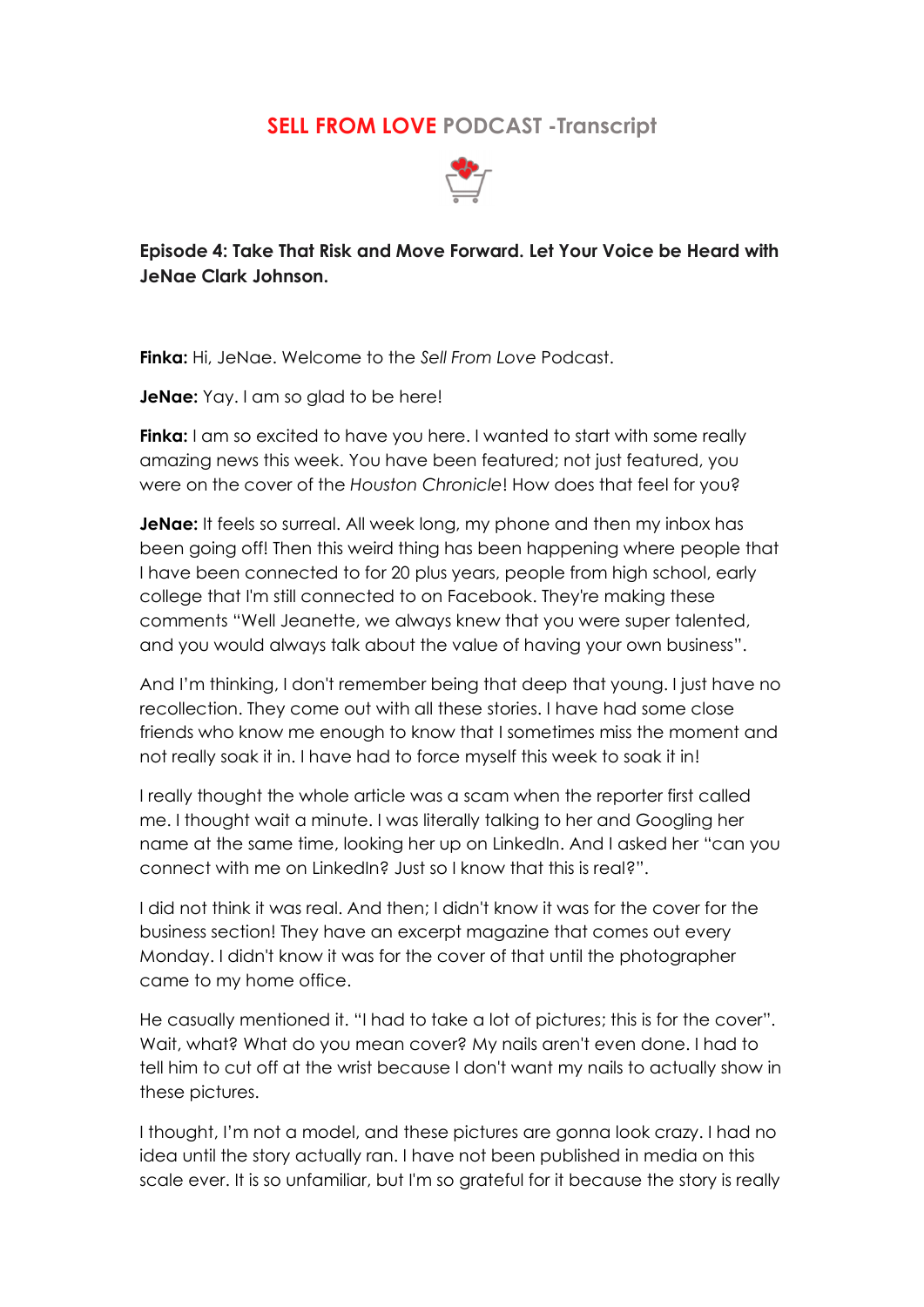about black businesses thriving. It' about the experiences that I've had. And it's also a way for me to talk about what I've seen work. It's a good case study for change versus the companies who say they really want to do something about racial equity, but not sure what to do.

There are programs that I've been a beneficiary of, and they didn't take six months to figure it out. They did it in four weeks and it's had a huge lasting impact. I'm just grateful to be a part of that story, but that's the broader story that I want to tell, particularly around corporations who are leaders, corporations who are looking to make a change and they're sort of still getting stuck in their own processes and bureaucracy. There is a way for you to do this and be impactful in a short period of time.

**Finka:** I love that. I love everything that you just said. We're going to unpack it a little bit. When big things like this happen, or when we experience successes, we so quickly dismiss them or deny them as it's no big deal, even getting reflected back from your childhood and your younger self where they say "we always knew you had this and you're always like this".

It's so funny how we don't see those parts of ourselves that we actually need reflected to us by other people, because we definitely have that inner negativity bias. We're ready to see the things that are broken and wrong with us, but the things that are right and the things that we do well we need to see, it's so important for us to get another person's perspective.

Everyone is mirroring it back to you and saying, "yeah, we've known all along". I think that is amazing. I want to pull out one more thing; then we're going to jump into how all of this unfolded for you, because I'd like to rewind the clock for you to share with us what happened and what the impetus was. Then what's the next piece of work that you're moving towards. But before that, I did notice something that you posted on LinkedIn this week. Stopping and smelling the roses and just giving yourself a moment to absorb and relish in the feeling and success of this moment.

I'm going to say, we're always off to the next thing, that we don't get off the wheel. What was it that had you do that differently this time for you?

**JeNae:** I think it was a few things. I have learned that I need to listen to people around me. They told me in the past "Hey JeNae, you just need to appreciate this moment". And you mentioned, I'm so quick to say, yeah *that was a thing, but it wasn't that big of a deal*.

I think a part of it is a little bit of imposter syndrome, feeling like I'm not cover worthy. Having that feeling, how did I end up on the cover and listing all these other people in my head that they could have interviewed instead.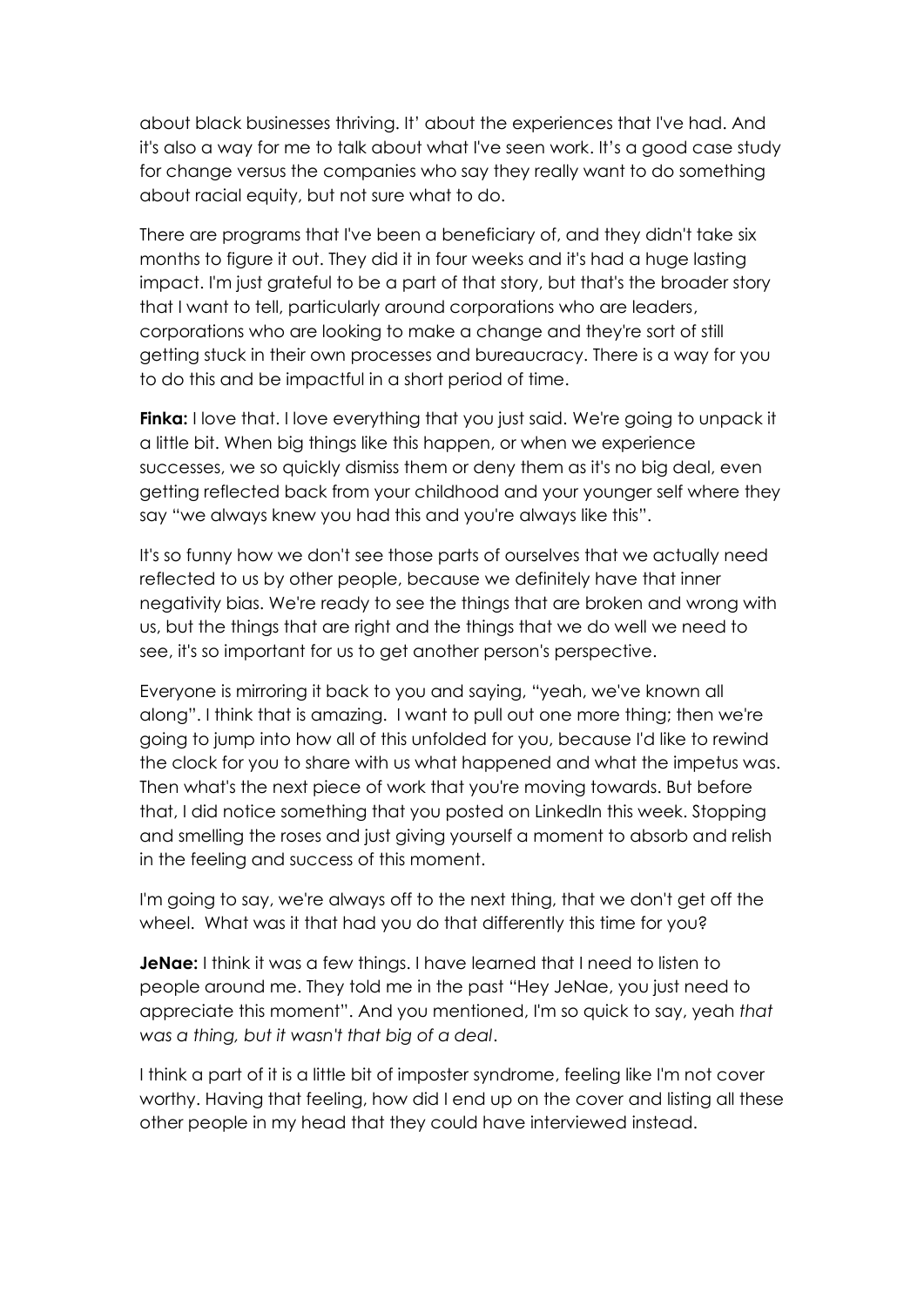What's referenced in the story is this pitch program called *"Share The Mic and The Money Now"*. It was pulling together 40 black women business owners in the greater Houston area. If you know anything about Houston, there are amazingly successful black owned businesses in Houston. I think the number that I saw was that there are around 90,000 black owned businesses in Houston. Of course, not all of them are wildly successful, but there are a lot that are.

I thought, look all these other people that you could have gotten, why me? Why, why would you choose me? Being able to get rid of that thinking and say okay, I was chosen for a reason. Obviously, they thought I had a good story. And more importantly, my story and the work that I'm doing right now is not really about me in the first place. So when I bring it back to that, this helps to elevate the issues that I'm pushing for in times of change, inside of corporations and really around the globe, but not just in corporate spaces; everywhere. This article allows me to do more of that. Coming to those realizations helped a lot.

What was funny though, is that I saw the digital version of the article first before I could even get out of bed that morning on Monday. My phone was going off because some friends who subscribe to the *Houston Chronicle*, and friends in PR get the preview of the articles and they were sending it to me. They tagged me in posts. And then maybe only a handful knew that this was coming out because honestly, I was scared to tell people. I didn't know if this was real, that maybe they might pull the stories.

When it came out, there was all this activity. It wasn't until that night that I was able to go to our local grocery stores, and I actually went to another grocery store. They were sold out of the *Houston Chronicle* at 8:30 that night. I had forgotten and I needed to get a print version because I'm actually in it! I never get a printed newspaper anymore. They had one left. And I grabbed it. When I opened it and saw my likeness printed, I had to look away and put it down. That's me! I was looking at myself, but I couldn't believe that it was this huge likeness of me on this printed page.

I think the progression of seeing it all in that first day on Monday, when the story came out and then seeing how real it was; was like being tested.

**Finka:** Do you think we are so used to not seeing ourselves in this way, with this light, with our brilliance? And then when it happens, there is this moment… whoa, you picked me why me? We start questioning, why did you pick me? There are so many other people you could have picked, why me?

And then, you open the paper to see yourself gracing the cover. In that moment, I felt, I don't know if this was the feeling you had, you could tell us, did you feel overwhelmed with the likeness of you? Thinking; this can't even be me, and get overwhelmed with our own light and brilliance, and it's then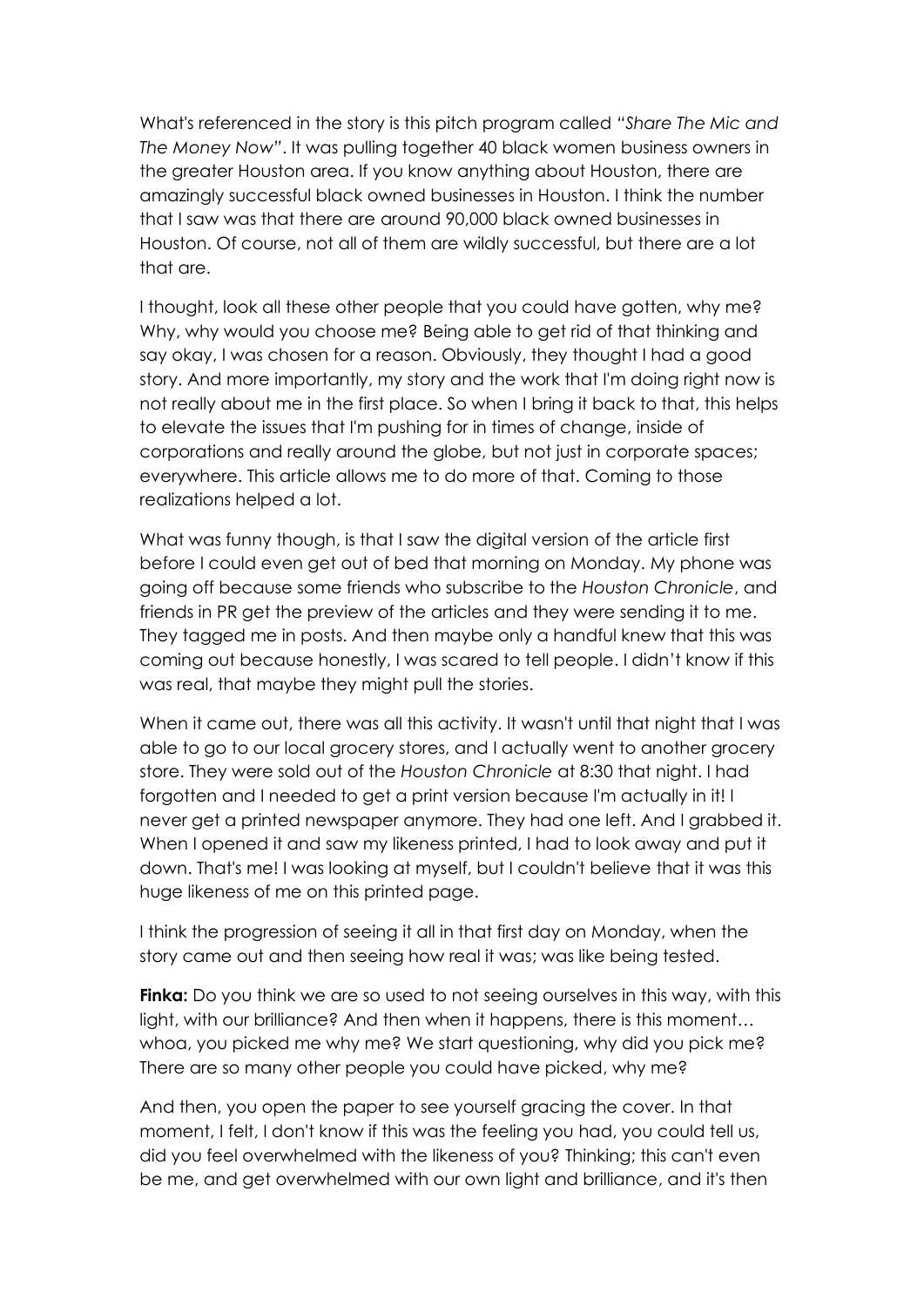that we react and say, no let me put that away. Because I think part of it is the way we are wired. We're always looking at the things that aren't working that are wrong and broken with us.

We are not used to embracing our lightness, our brilliance, our strengths, or our value; because it's always up for judgment. Always being assessed. Whether other people are criticizing it or we're doing it for them. That it's not this traditional way of how we see ourselves. I love and think about this moment of celebration for you and for all of us, I think for all of us, even listening in, and for me right now in this moment is how do I appreciate and celebrate and overwhelm myself with my brilliance?

How do you do that? How do you just take it all in? Let's practice more of that because we've got a lot of practice on the other stuff. I'm a pro at that stuff. How do I practice doing this? What do you think?

**JeNae:** It reminds me of when I was little and admit I was a strange child. I had some very interesting habits.

**Finka:** Well, let's get into those right now.

**JeNae:** One of my interesting habits was that I really wanted to wear glasses. Now I *have* to wear them. I always wanted to wear glasses, I thought they were a cool accessory. I also wanted braces, and a cast, wheelchair, crutches. Unfortunately, I think I went through all of those at some point in my life, but when I was five or six, I wanted all these things. It was almost like wanting earrings or something.

I had my first eye exam. The optometrist said there was nothing wrong with my vision. I think I saw something on Sesame Street or Mr. Rogers, maybe read it in a book that if you look into the sun, it will damage your eyesight. I would go outside, thinking of my mom telling me this too, don't look into the sun, it'll damage your eyes. I thought, it will. I would go outside and look into the sun and I would stare for as long as I could until I would have to look away because my eyes were watering. But here's the thing, I had that same experience right now, looking at my own brilliance.

It felt the same way. I would look at the cover of this newspaper and see my likeness and look at it for only long enough until I had to look away because it was so much, it was overwhelming. Mind you, I had other intensions when it came to looking into the sun when I was little.

I didn't want to go down that path again, but it felt the same way. I couldn't even look at this for longer than five seconds at a time. I would look away and maybe I could come back to it. Is that really me? And then look at it and say, what's going on with my shirt, and my hair's out of place. And why is it so big on the cover? It was all these things. That's the only thing that I can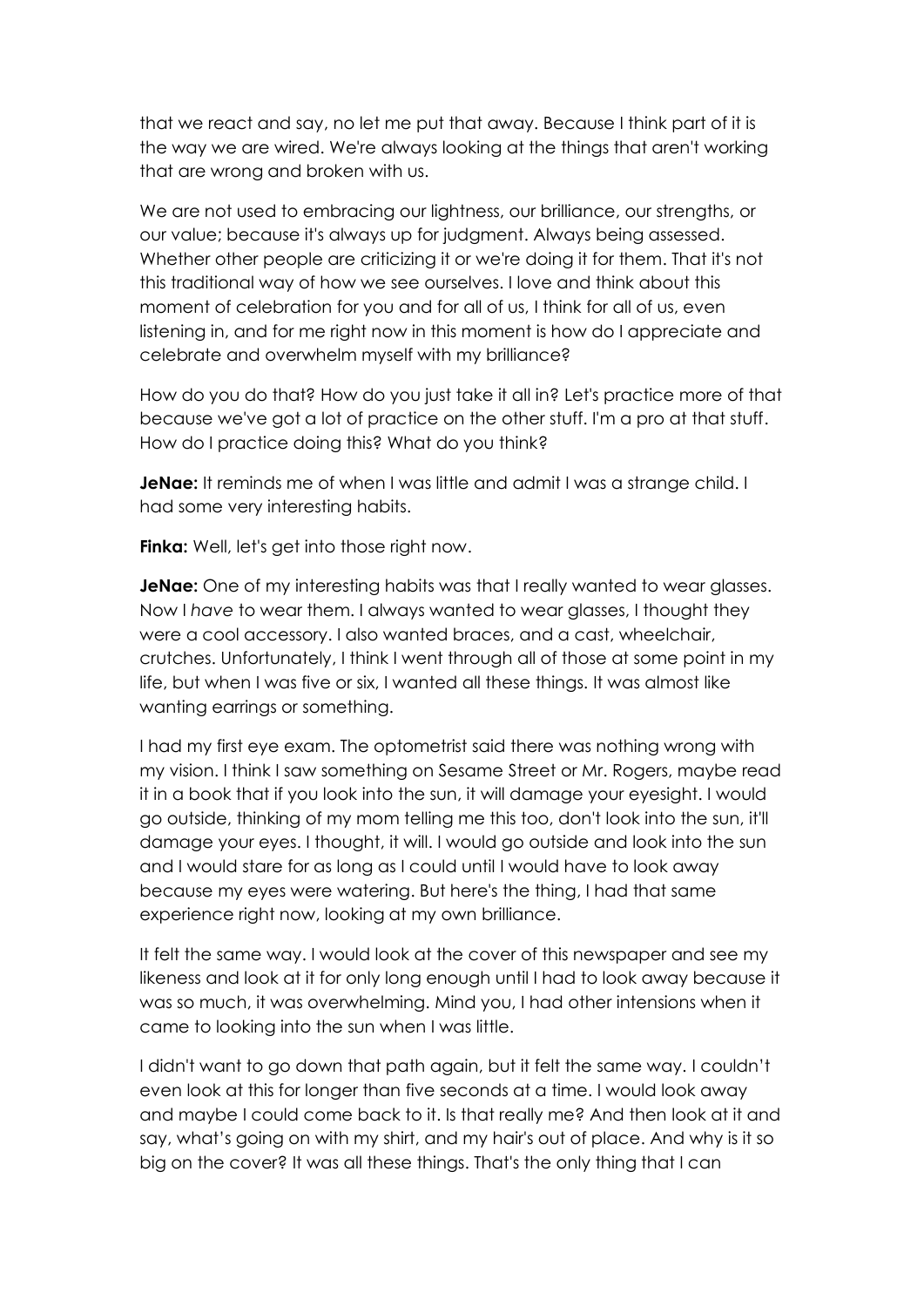attribute to in terms of the experience, but, I love what you said that we do have to get comfortable with being able to look at our own light.

The classic quote by Marianne Williamson is that we're afraid of our light. The part about who am I to be brilliant and it's really who are you not to be? And I'll always love that quote by her, but I didn't even understand what it meant to live that, until this year, until 2020. I've known about the quote itself probably for 20 years, since she first wrote it, but I now understand it. I now get it.

**Finka:** What made it this year, the time or that moment that had you understand what it meant to embrace your brilliance and who are you not to be?

**JeNae:** I think this is a good segue into talking about the journey of how we got to right now. I have known you for a while now. You know that I have had this frustration around what to do, and that I'm doing something, but something is missing. There's more, I just don't know what it is, or I don't know how to put together this piece plus this piece and really make the most impact. I have been trying to work through that probably over the last year and a half or so, just trying to figure it out.

In May of this year, as many of you know, George Floyd was murdered. And at the time, I had a major contract that was cancelled because the company that I was contracting with were hit pretty hard financially, due to COVID. Almost immediately anything that was not essential got cut. It represented a huge portion of revenue for the company. I had to sit with that and say, all right, so now what.

That was in April, and in May, George Floyd was murdered. I was showing up to these spaces, I just needed a safe space to be able to process what I was feeling and what I was seeing. Other people try to process, struggling with it and failing, needing a space to say that they are not okay. I haven't been okay for a long time and I've been suppressing it. I sort of accepted all of these experiences that are tied to systemic racism as the norm, like this is what my life is going to be.

I had to figure out how to deal with it and how to thrive in spite of it. I think for me, I couldn't find the space. I created it, which was the birth of *Bold x Brave*, which started out as a conversation series. It was very quick and dirty, my thought process was, we're going to put out a zoom webinar, promote it on LinkedIn. There was no marketing strategy, no paid promotion. It was just word of mouth, email, LinkedIn; that was about it. And it had such a huge overwhelming response that left me feeling like, well, wait a minute, I'm looking to all these other people that I would think would be the ones to do something big like this and it was who I was attracting to these webinars that told me no, you're the one, there's nobody else is coming, it's you. For the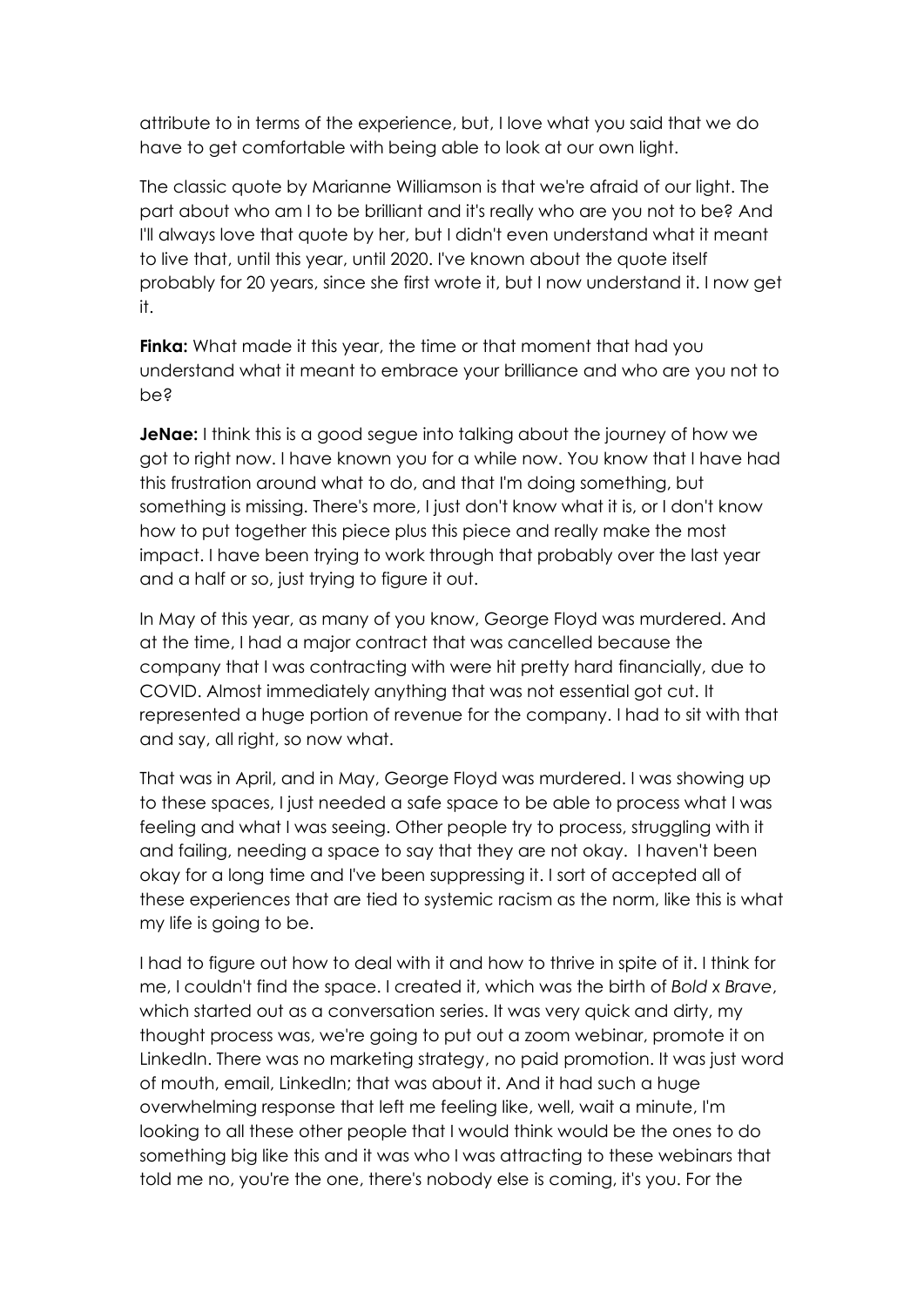longest time I kept feeling like, no, it's going to be somebody else, but it was me. Tying that back to the quote by Marianne Williamson, it was about recognizing that this whole time I was thinking, well who am I going to be the one to lead this type of effort. It's really, who am I not to be? That I'm actually prepared for this moment that it is a divine appointment. I believe that. Understanding that I was afraid of my own light and I had to get the courage to actually get rid of that fear of my own light before I can lead anyone else.

It allowed me to show up even more brilliantly, in a way that influenced and inspired other people. To have the courage to speak up about things that were really hard about my own experiences and about things that I've observed in the world. I can tell you, there's not a week that goes by that I don't get a text, a phone call, an inbox message from people that I know and people that I've never met in my life that say, JeNae, I've been paying attention. Please keep speaking up. You are giving me courage. I feel like when you speak up, I can speak up too.

**Finka:** This is part of when we think about embracing our brilliance and using it to add value and make a difference. It's not for us. I call it our brilliant difference, but it's not for us, it's for other people. It is what it allows, enables and facilitates for them.

Every time you show up with your light and with your brilliance, you are actually creating an opportunity for someone else to embrace their own, especially because it's coming from a place of positive intention. There's an element of service but also an element of "how do you make change", especially in a moment that is most needing change today.

One of the things I want to go back to is being afraid of our light; then we will move ahead to how you overcame it. But before we go there, I'd like to touch on something for all of us that are thinking, "I have got to find my thing". We're all searching for the thing that we're going to be doing, that we're going to be known for, that thing we're going to contribute with. For us that are seeking this, trust that it will come and the fact that you are a seeker, putting one foot forward in front of the other. Eventually, your thing will show up for you. And JeNae for you, it's a perfect example, how you didn't let it stop you from moving forward when you started. Putting out your voice; *Bold x Brave* wasn't a thing yet.

## **JeNae:** Not at all.

**Finka:** Not at all, right. It was, but you had to actually go put that foot forward in order for *Bold x Brave* to appear. For the seekers in us that are always looking, I have Abraham Lincoln's quote right here. "My wallet says I will study and get ready and perhaps my chance will come".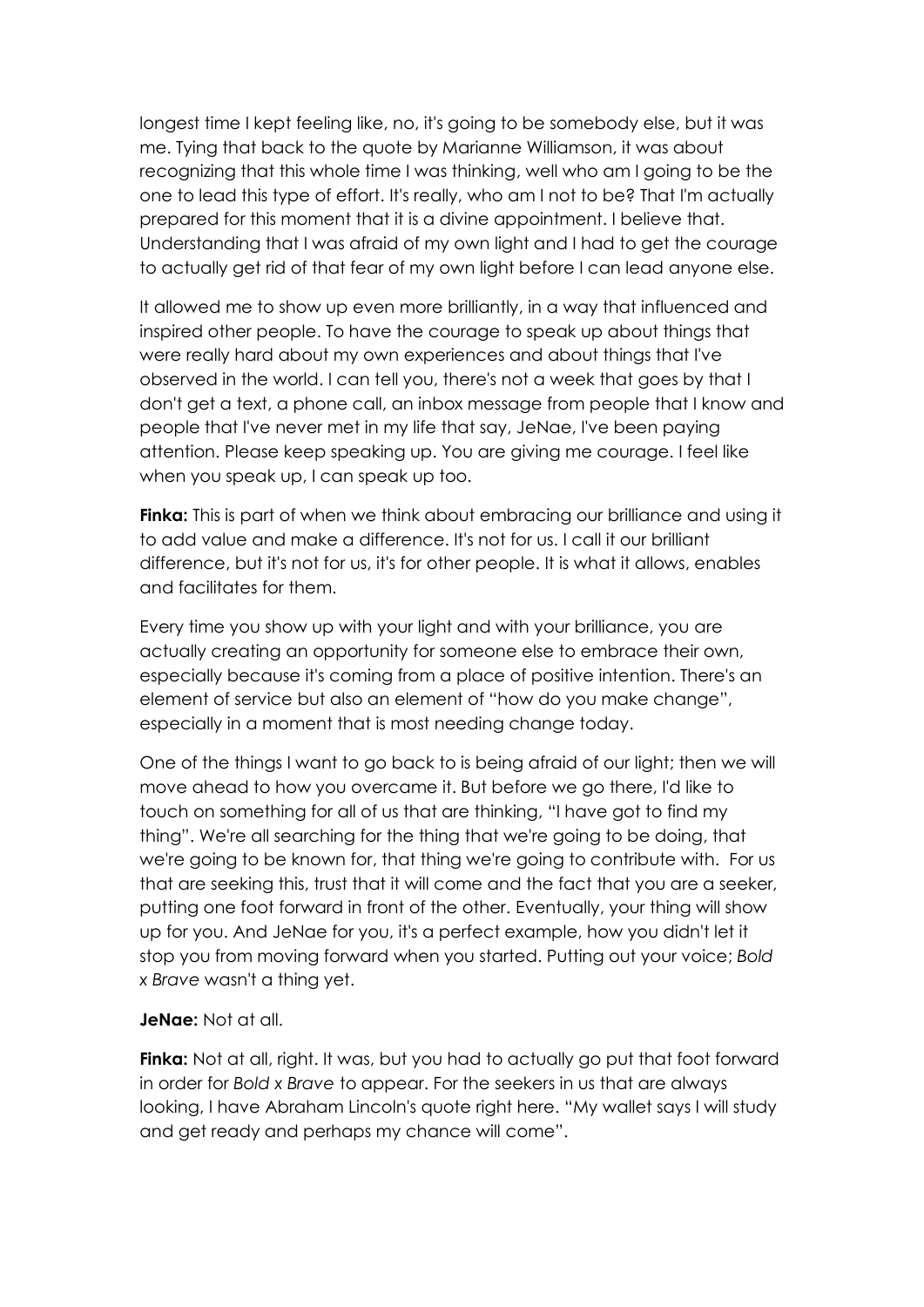**JeNae:** I love that, it's powerful. And I think it's such a great representation of how I had to get out of my own way in that whole preparation. Because when you are a secret, you keep waiting for the answer. Honestly, there were certain habits that I needed to build, certain mindsets that needed to shift for me before the answer would present itself.

I think if the answer had presented itself before now, it would have been premature because there were certain things that I wouldn't have been able to do. So even speaking from a very practical and tactical standpoint; I do a lot of engagement on LinkedIn. Finka, you and I talked about this, how I was hit and miss with LinkedIn before I would be on it, then I wouldn't think of something. Then go away for a few weeks, I didn't have any consistency. What was beautiful though, I remember you and I had a conversation months ago and you were able to pull out from me that there was this whole notion of corporate courage.

That was a theme. it's come full circle now because corporate courage is all about being able to speak up and to do the things that are hard in service of something greater. I simply started talking about courage in general, to be courageous. This was right when COVID started and I was posting articles and names and talking about corporate courage.

I did that consistently for maybe a week and then George Floyd was murdered. That whole notion about courage, it turned into something different. I started to see the pieces coming together because it took courage for me to even say anything about it on LinkedIn, because as we know, LinkedIn is a very, quote unquote professional platform.

My first post about it was basically saying that I understand that this is a professional platform. I almost didn't share this, but I need you all to know that, as professionals, we are people first and this person is hurt and this person is struggling and this person is not okay. And as the mother of black sons, and as the wife of a black man, when I see these images, there's no way for me to be okay.

I see them in those images and that's what I shared on LinkedIn, which had nothing to do with the services that we offer in business, it wasn't about providing professional advice or support it. It Wasn't about doing some kind of soft sale, or an upcoming event, it was none of that.

It was "Hey, I'm a person and I'm hurt".

**Finka:** I got emotional just listening to you. It's those places where it may feel inappropriate because it hasn't been the place because we need to be professional or show up in a certain way. You demonstrate courage by doing and saying the things that need to be said to connect us to what really matters. And that's what you did, in that moment, in that post. I think about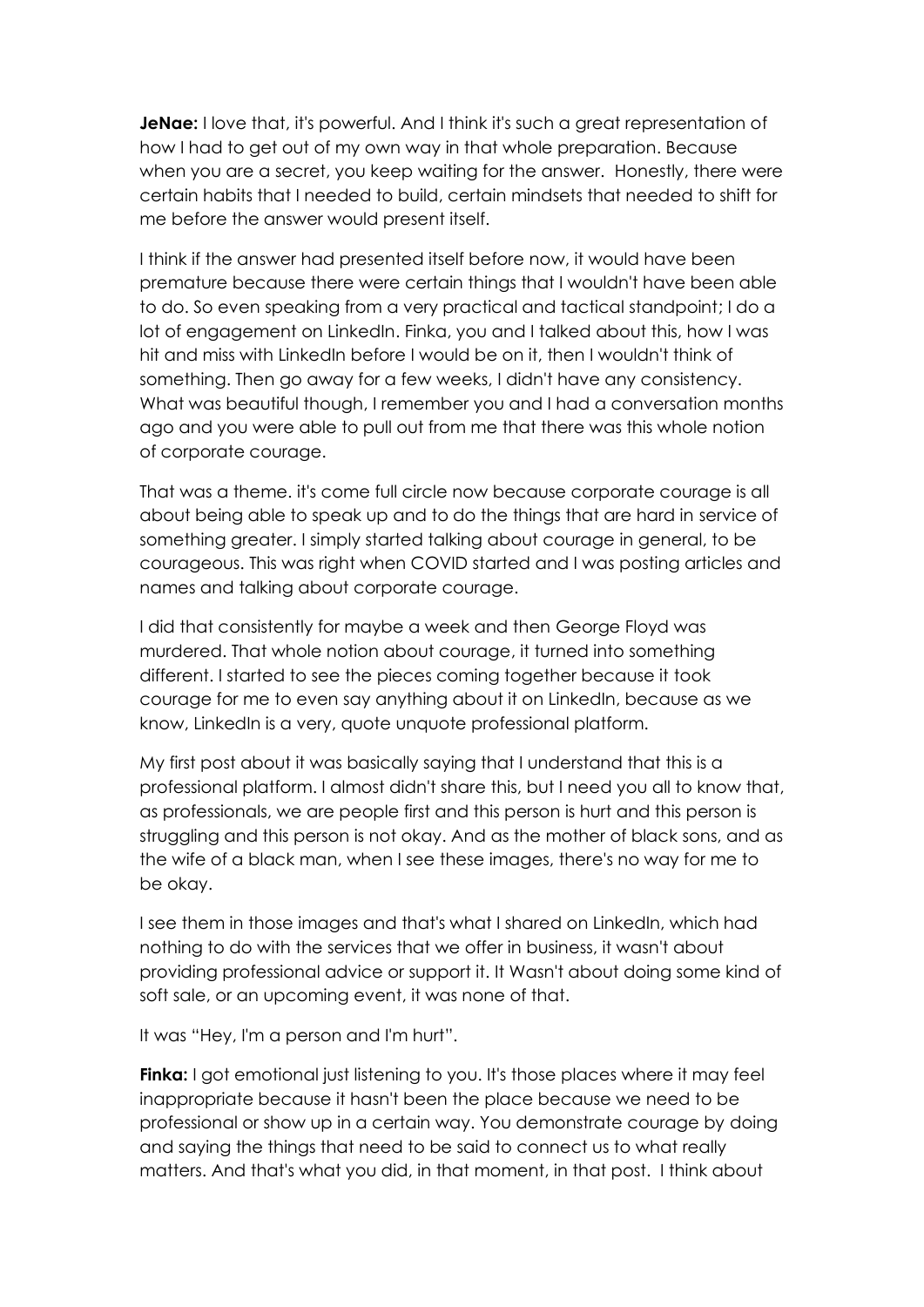your family, and I remember even a couple of conversations we've had of the things that happened even in your neighborhood. To be the voice, I know it was all around corporate courage, but it takes a corporate courage To go into an environment that normally doesn't talk about this kind of stuff and start having a conversation and talking about this, because that is what corporate courage is all about.

**JeNae:** Absolutely. And when I'm working with clients now, one of the things that I always make sure to insert is that up until this point, particularly in America, racism has been looked at as a poverty issue, a policy issue, a policing issue. But really, corporations have been able to turn a blind eye to it and pretend as if those systems don't exist inside of their own organization. That their employees who are black and other minorities have not been directly impacted. They've been able to throw their money towards whatever external organization and community partnership that they sponsor and wash their hands of it.

And in this moment where we are in 2020, that's no longer the case. They're being called out for it. 'Listen, you're a part of the problem', and I think even beyond that, they're a big part of the solution. If you think about all of these massive corporate structures, they have the power to influence change on a global level. They have the resources, they have the contacts, they have the connections, they have an influence. If we think about corporations as an entity, they can be so influential and so impactful in a way that I don't care who the most influential politician, or who the wealthiest individual is, corporations have even more power than they do.

And so that's why it's not just about changing them internally, but it's also about what do you actually exist for and how do you make an impact in the world outside of your organization?

**Finka:** What I love about what you just said is the fact that we can no longer allow organizations and leaders in organizations to make missions or their values a tick box activity, that it looks really great on an about page or in their boardroom or on their customer brochures, and that they're producing what we actually need. To have leaders take responsibility and be accountable for making real, okay. That it's not something that we just put on paper and we put on a website, but it's actually something we live and breathe and I agree with you 110% that corporate has power, control and influence to change the trajectory of a racial inequality, environment, the climate, the economy, capitalism, all this stuff that we are feeling the negative consequences as a result of. They hold a lot of where things can move forward with.

I remember a story you shared with me and it's important because when we're looking to make change, sometimes we're sitting and waiting, thinking okay they're going to do the right thing, or they're going to say the right thing,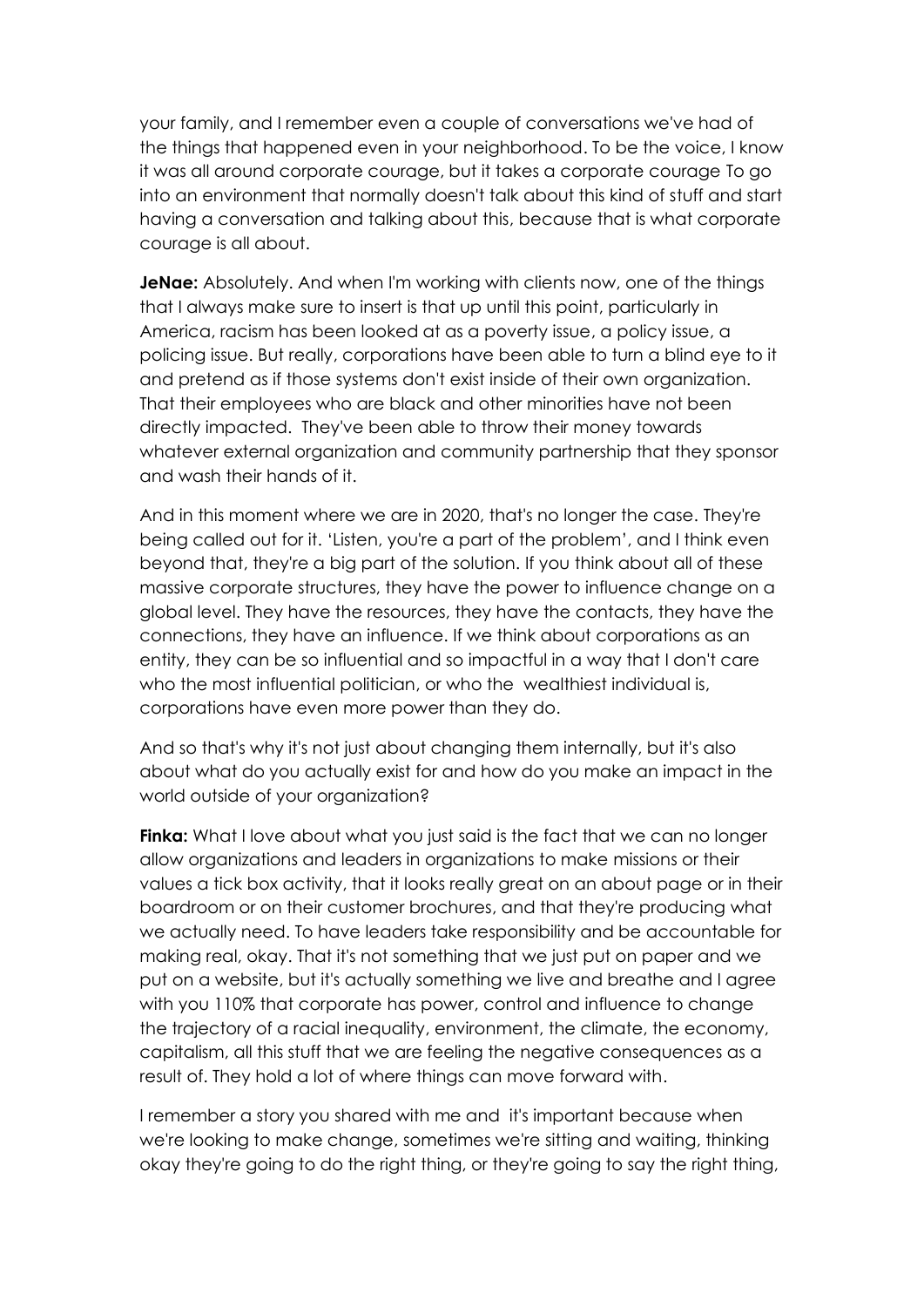or they're going to come out with the right initiative or they're going to do it this time.

What I love about what you did is you were waiting, and you weren't noticing change happen. You actually reached out. I think it was a client or someone you worked with in the past and said, Hey, why aren't you saying anything or what's happening?

Take us through that story, this is a demonstration of, again corporate courage, of being the voice that matters, today more than ever. Tell us what happened.

**JeNae:** What's interesting is, that same scenario presented itself probably three or four times. The example that you're referring to was with a current client who leads a company. They have probably about 200 employees or so, and they are a change management, change leadership consultancy, and very big on being people focused and being proactive about culture change.

To me, I get that maybe, If I own the manufacturing company, then maybe that's not my thing. Maybe I'm not people focused. I'm focused on products, so I might struggle with this. But for a people focused organization, I felt like, you've got to have this under control.

They were saying nothing. It was silent. I reached out to the managing partners and I basically said, I'm disappointed by your silence because this is your area. It wasn't a day or two, this was two weeks going into the third week where all these other companies had at least made a statement.

From those conversations, I sent an email and then immediately got pulled into some conversations with them. They were tough. And what it came down to was that one of the managing partners, and for those of you who are familiar with the fascinate system, he was mystique, which basically means that he was very thoughtful about everything that he did.

He got stuck because he finally said, "Jeanette, I've written six drafts on what to say. And I've talked to my wife and I talked to my teenage son and my son said, Oh you can't say that. And my wife said, Oh, not like, you've got to change that. And I just got stuck". I learned so many things from that experience. I was able to say to him, "What's important is that you get something out there, you need to say something. And it's also okay to lead with this idea that you don't know what to say". What he said to me over the phone was, "I am usually very eloquent in what I have to say. This is just weighing on me so emotionally that I don't have the words. I'm afraid I'm going to say the wrong thing". I also learned that I was judging him, because before I reached out, I was angry, why are you not saying anything? You're supposed to be this amazing leader, and you're all about people focus. What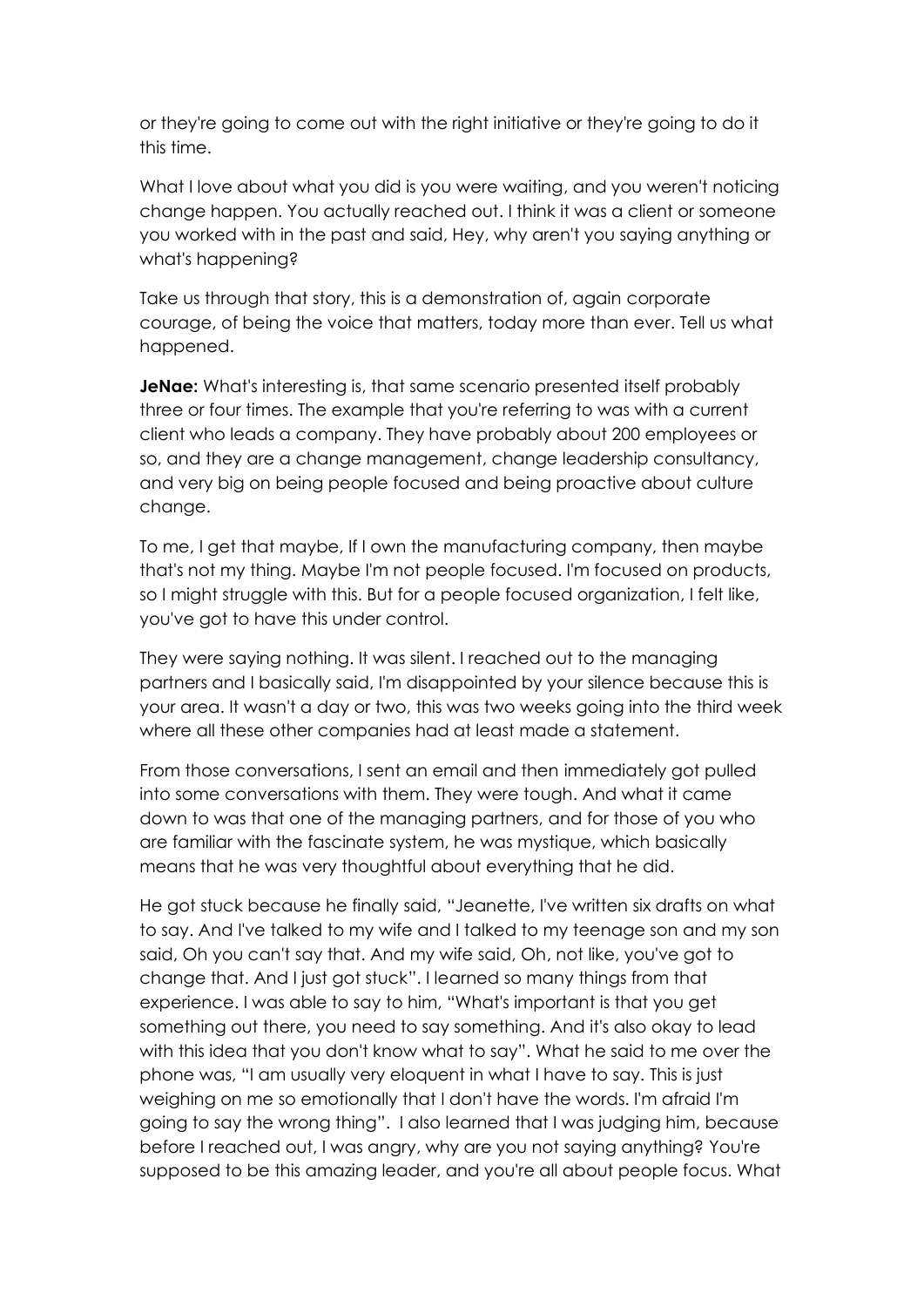is it; just that you only care about certain kinds of people? I had all these misconceptions and really it wasn't that he didn't care. It was actually the opposite. He cared so much that he didn't want to get it wrong.

From that experience I've been able to share with clients and with colleagues and say to them, a lot of times we look at how other people are taking action or how they're not, and we automatically assign a conclusion to what they're doing and what they're not doing.

It was tough to reach out to him and the other managing partner. It was hard to hear that he was struggling with it and also for me, having to acknowledge that I was still frustrated that he didn't get it out, but I also now have a better understanding and to acknowledge my own judgment in it, because I really did judge him that he was doing something that wasn't actually true.

**Finka:** What was it, and this is one thing that you do so well. You hear the inner voice saying, do this. You get the idea and then you go do it, I'm sure there's still a zillion ideas you don't act upon. This was a big one. You heard the voice inside your head, say something like why isn't he saying anything? Time's ticking. People are making statements. People are posting and sharing their point of view. Why isn't he saying something?

What was it? How did you make the ask? What was it in you that said you had to act, I think that's oftentimes what happens is we struggle because we get this great idea or want to reach out, or challenge someone; because that's what you did. And then, we don't know what's going to come after, but you did it. And so many of us stop, or we listen to the other voice. They're not going to care. This is a stupid idea. I shouldn't do this. I'm going to ruffle feathers. And we lean back on that. What made this situation different for you that you actually took the leap on it?

**JeNae:** That's a really great question. I think, what I've talked about is, before George Floyd was killed, there was always this notion that I would prioritize other people's comfort over my own, making sure that, yes I might push the issue a bit, I might be outspoken and vocal, but let me make sure that I do it in a way that still keeps them comfortable, particularly have them be comfortable with me as a black woman. I felt like that was the only way that I was going to thrive. I didn't even realize that I was doing it. I had a lot of filters. It wasn't like I was always talking about the history of racial injustice around the world and I wasn't an activist. I wasn't. Instead it was, let me figure out strategically how do I thrive in these situations? When George Floyd was killed something in me snapped where I just had no more filters or politeness left and it was almost like I'm done prioritizing other people's comfort over the truth, because that's really what it was, instead of showing up fully as who I am, and also being able to tell the truth, the full truth about something. I was doing it in a way to make sure that people could still be comfortable with the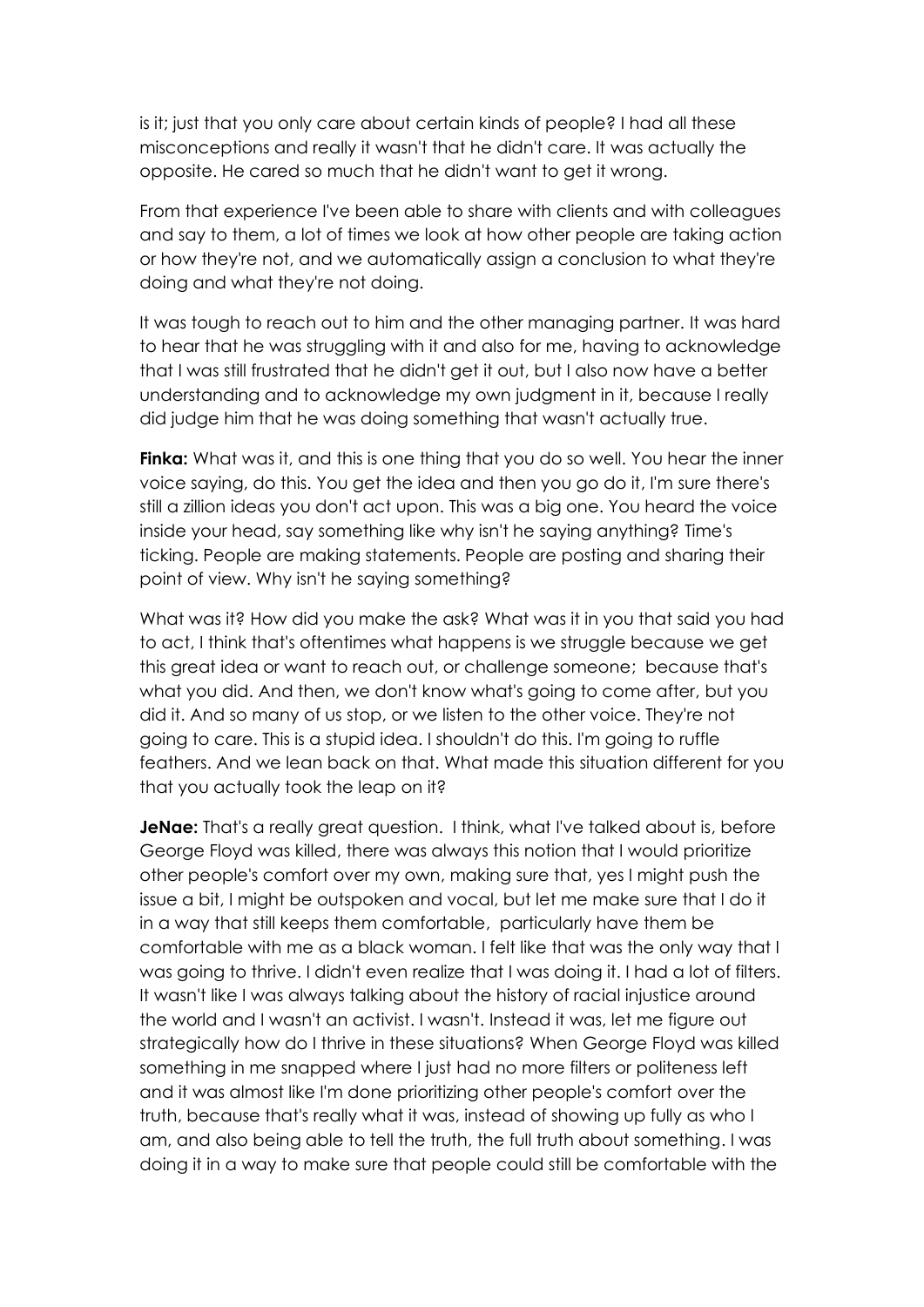message. So that was one thing. And I think secondly, I literally did a countdown in my head, before I sent the email and I thought about it maybe two days before I actually sent it.

And I was thinking, I'm going to give him another day. Nothing happened, then today is the day, and then I sent it. I sent it in as a play with words at the very end. I said in the end about giving the benefit of the doubt, 'let's assume that you have a draft that is sitting in your inbox right now, ready to go out. If so, please disregard everything that I said in this email'. What was so funny is that both he and the other managing partner, they responded in 10 minutes with their draft right away.

## **Finka:** They did, they did!!

**JeNae:** Yes, and their response was Oh wait, we have a draft, we do care! I think it was something in me snapped and I thought, it's enough. I'm also willing to take the risk in the name of growth. I'm clear that there can be no growth without risk, it just does not happen.

It wasn't just about my personal growth; it was about my belief that the work we're doing right now is far more than business. It's about starting a movement, it happens one leader, one company at a time. I have to be willing to take that risk to say, this is wrong, and I'm not just speaking for myself, I was thinking for all the other people who are not in that place yet, where they feel like they can speak up.

**Finka:** I love that. I'm going to say three things that I'm taking away from this. How you found your voice to speak up in this moment. One was something really traumatic happened to give you the courage to make a stand and take a stand for this. And as a result, I love what you just said. You stopped prioritizing other people's comfort over the truth. That is huge because I think so many of us can fall into their diplomatic self, making sure they play the fair scale, people pleasing, you don't want to upset them or ruffle their feathers but also put them in an uncomfortable, awkward position. But that's actually what we need most. That's what they're waiting for. That's what you're talking about is the growth opportunity for one, for us to challenge the status quo, to make others uncomfortable, make ourselves uncomfortable. Because that's really what we're doing. And then it's an invitation for the other person. If they choose to, they don't have to, but for them to say yes, I'm willing to step up on this, and take the risk with you.

**JeNae:** Can I tell you something? I got this feedback just this morning from a client. I facilitated a session with her and her team of about 60 people who work for a major oil and gas company. And she said that someone on her team emailed her this morning and said, I am so glad that we're being edgy about this because the whole conversation was about setting the tone for how do you move forward with racial equity inside of the workplace? And this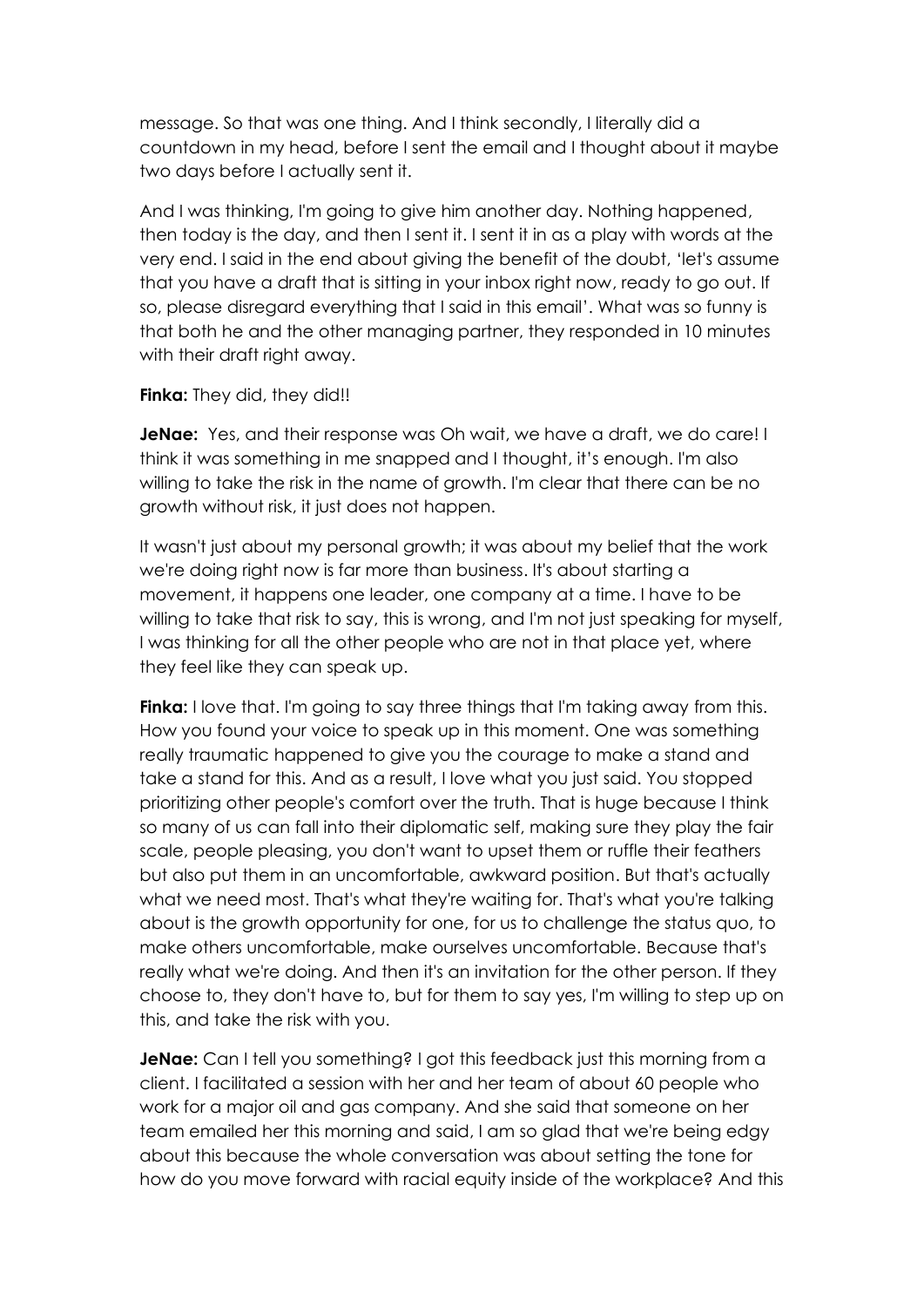company has rolled out this diversity equity inclusion plan, but now it's up to the leaders to start implementing it within their teams. We dove in, and I think it's a testament to how much people are wanting it.

They're done with the politeness about this topic. We have to have a real conversation. It's not for everyone. But I'm just surprised at how many people are wanting it. There have been light conversations and they're not impactful, and you still leave wondering, this didn't change me; I'm not transformed in my thinking. I don't have anything new to consider or even challenge. It's been beautiful to see how you just take that risk to really be edgy with the truth, that how much people are open and finally somebody's saying something.

**Finka:** It is refreshing. I think about those corporate boardrooms. When we're rolling out diversity, equity and inclusion initiatives, if it doesn't have the edge today, all we're getting is the standard status quo. Then it's like an eye roll, oh we're doing *this* again, or this is what we say, it's not what we do.

Where you're pointing us towards, and what you're inviting us to do is have the edgy conversation. Let's be uncomfortable. Let's stop making this easy on people because it's not an easy task. It is going to be challenging and we have to feel uncomfortable, as a part of the process.

I love everything that you're facilitating in those discussions with those organizations, especially for an oil and gas organization who has a huge infrastructure, the systems that are in place because they've been around for years. Those are some of the hardest ships to turn. And to hear that you're having these conversations in these organizations, I think is it's very inspiring and I'm a very optimistic, which is great, so thank you for that.

**JeNae:** Well, what's interesting too is that these DEI plans; and I've talked about this in other spaces about how diversity and inclusion has really become a check the box exercise for a lot of companies; as long as we can pass the diversity I test. We have a few women on the board, our token minorities in different parts of the organization. It looks good on our website. We also sponsor all of these community organizations and we're good. And there's no accountability either. We can set these targets and metrics, but it's kind of like, 'Oh no, we didn't meet them, so oh well'.

Look at the data over the last 20 years on the efficacy or lack thereof of diversity programs, they have failed in comparison to the amount of time, resources and the dollar amount that's been invested in them. The first thing I say is, I'm not talking about diversity inclusion. I clearly believe in both of them in concept, but they've gotten a bad name. They have a bad brand because what it means in a corporate space is that we do some unconscious bias training. We've checked that box. We may have an annual something or other diversity day, and then we're good. We're done. You never really have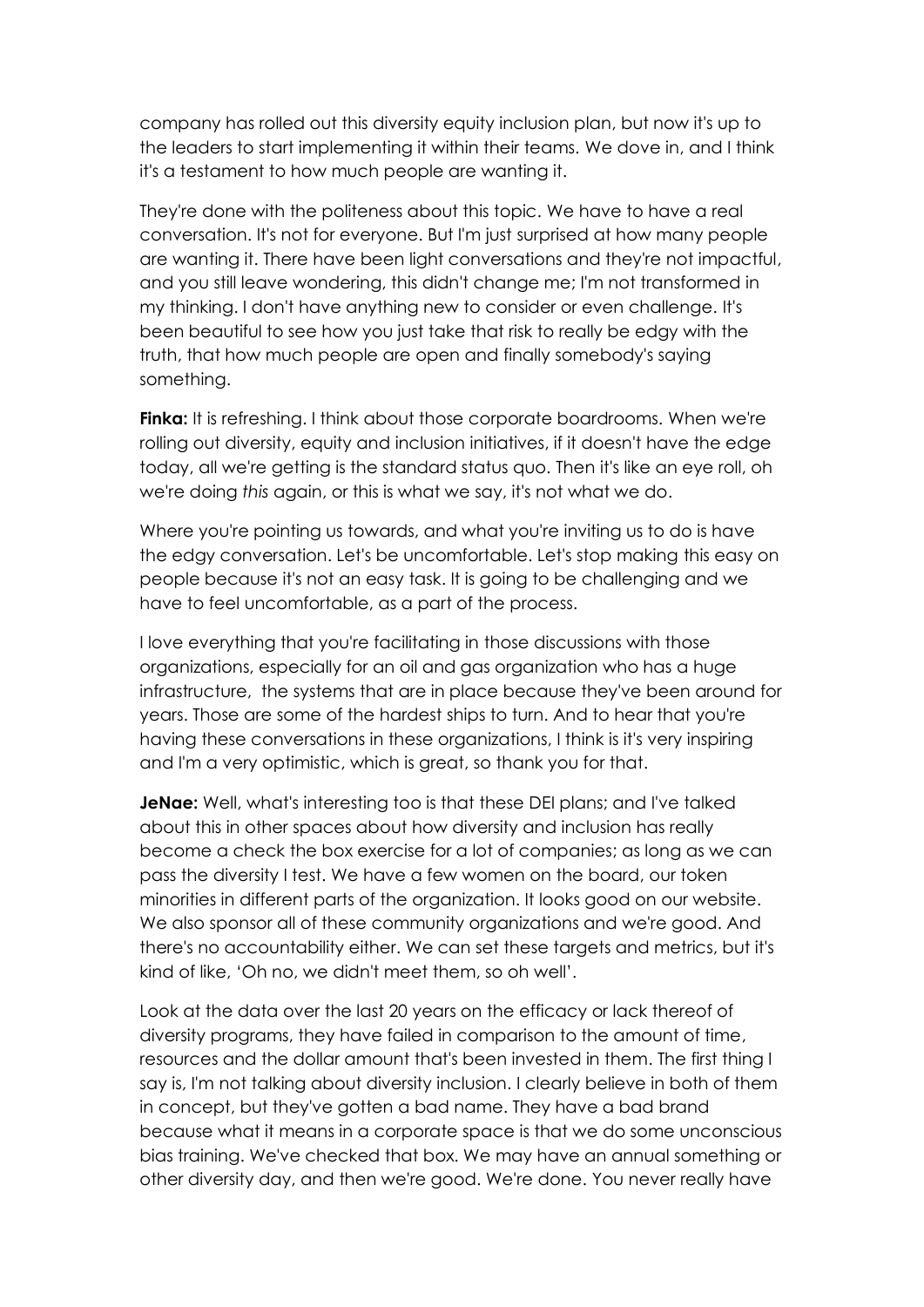moved forward to equity and belonging. You'll never get there because it's just checking a box.

**Finka:** I love that as a frame equity and belonging, the ENB strategy, Right? I love it. I love it. Looking back; or as you think about that fear of embracing your light, and embracing your brilliance, what are you learning about yourself that is making you less fearful of doing that moving forward?

**JeNae:** I think when I reflect on even my career path and my life journey, it's been a winding road. It's all kinds of what I felt like were very random experiences, you know, I used to be a high school teacher. I was an instructional designer. I was an e-learning developer then I went to change management consulting. I became a Fascinate certified advisor. I was a marketing director for two years. I had all of this rant that felt very random. What is this? I felt like in all of those cases, I could bring a portion of my brilliance to that situation or to that job, but not all of it. Because it's not relevant for that, or people are not going to accept it or whatever the case is. I think one of the things that I've learned is that even when you feel like things are very random, they're not. Because where I am now, literally Finka, I think I am able to pull on every single experience, every single failure, the things that I tried that just didn't work.

Whether it's programs that I tried to launch or things that I tried to sell in my business or the structure of my business. I mean, we went through a whole rebrand in a week, and this is current, we have a new website and everything, changed the name of the company from Content That Matters to CTM Unlimited in a week because one it needed to happen, and two, it came out of some failure. It came out of some feedback that I got about confusion around the brand. What I've learned is that all of that contributes to what I'm able to do now, where I'm able to make the most impact. It pulls on every single skill, pulls on every single failure. It pulls on all the success. It pulls on every contact and conversation that I've ever had. And so even for example yesterday, when I was facilitating this session, there was one question that people were a little hesitant to answer, and I quickly said to them, I said now in my former life, I was a high school teacher so I don't mind calling out names. Then people started talking, it was funny, but it's true. I felt, hey I survived teaching high school for six years, I can do anything. That's what I've learned the most.

What it feels like is it's random. This is for everyone who maybe feels like I'm close to what I'm supposed to do, but I still feel a little bit lost. I just keep showing up, just keep going and you'll continue to discover what's next. And stay open to the possibilities. I'm big on that.

Start thinking about and reimagining what your life could be, what your business could be, what your career could be. And that doesn't necessarily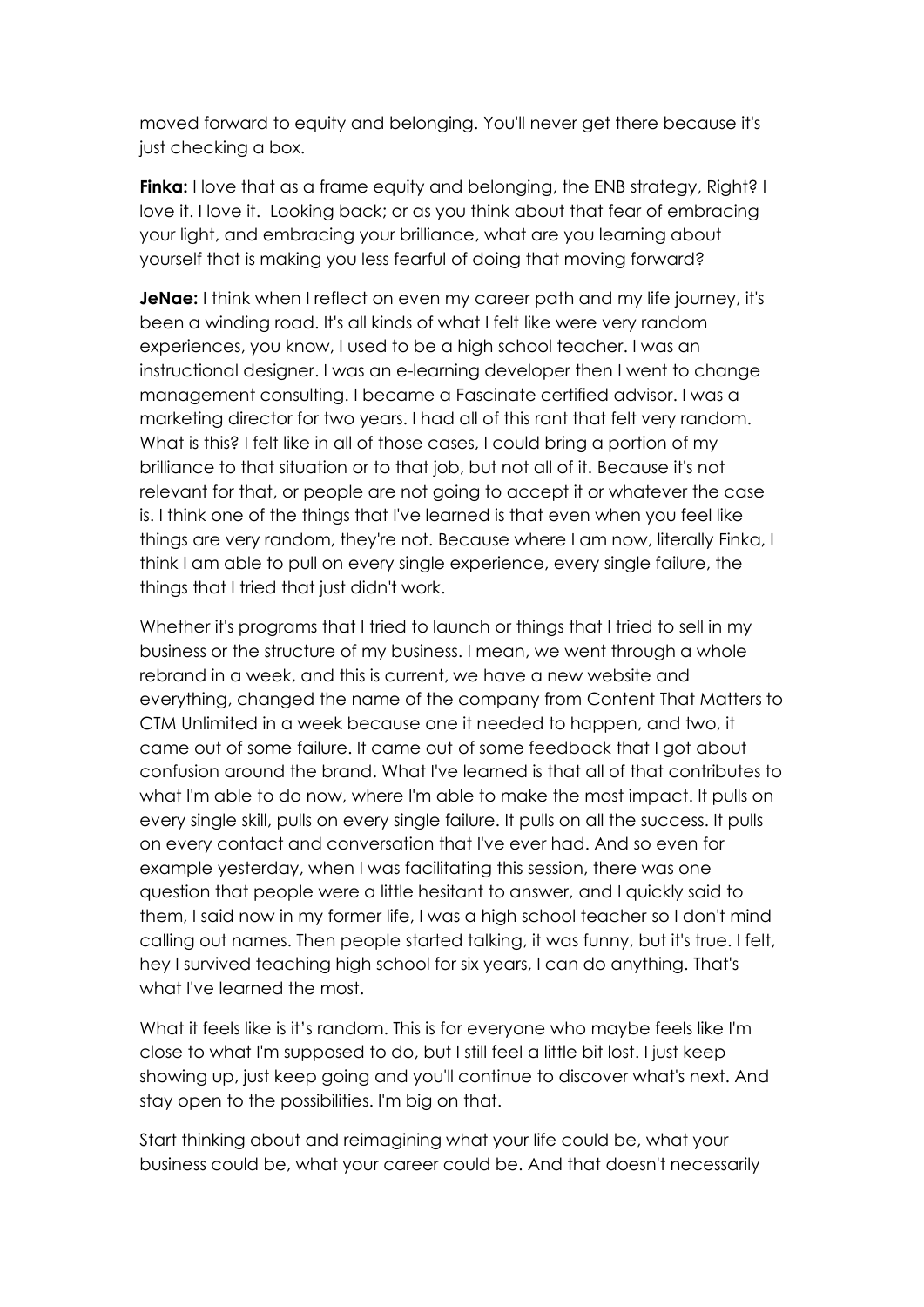have to look like what anyone else's looks like. If I think about the structure of our company right now, the differentiator is that we're just doing things very differently.

Even when we think about being in the DEI space, we call it disruptive DEI. That's what it is. I want to come into companies and flip the table on diversity. Just throw the papers on the floor and start over. We're not doing this anymore in the way that it's been done.

I've learned that all the things that felt very random to me then are now all coming together. My encouragement to everyone is just to keep going, stay in action, be okay with imperfect action. That was so hard for me. Everything had to be baked and ready and perfect. And if it wasn't, then I wouldn't do it. I have been in such imperfect action. I mean, we rebranded in a week. So clearly we had a whole other brand.

**Finka:** When you know, and when you're clear, I think there's momentum that happens when you continue to take action. So by the commitment to that week starting with corporate courage, just post and talk and post and talk, and then you continued with *Bold x Brave* with the webinars, presenting your pitch; all those things kept you moving forward. Thinking is good, being thoughtful is good, but overthinking, that stalls us and paralyzes us, and it's what holds us back. I'm hearing from you JeNae, you can tell me if I'm totally off course here, but I resonate with everything that you said around the randomness. It's like everything didn't work, everything didn't. I felt like I had to be part here. A part of me there, and the last few years, I just feel like I can bring all of me everywhere I go. Part of that has been in my experience. And I don't know if this has been the same for you is, I'm getting goosebumps just thinking about it. I hope I don't cry. I feel like I'm going to get teary-eyed.

I feel like as I've learned to accept and embrace my own light, all of it, even the parts that didn't go well, the parts that aren't perfect about me, that I'm willing to share those, and that acceptance makes my life not feel random anymore.

**JeNae:** Oh, I love it. I love that because the things that I look at as failures or awkward moments or embarrassing or I may have had moments of shame. I get feedback from other people, "Oh yeah, cause JeNae when you did that", that was not my brightest moment at all. Or thinking about how I've had other business owners reach out and say, Hey, do you have some kind of coaching thing you can do with me to show me how to run my business? And I'm like, are you kidding me? I just figured it out, like on Tuesday and it's Thursday. And I actually don't have it figured out.

I'm constantly learning and I always look at all the failures and stuff that doesn't go right. Or the things, where I hit a wall or, lost projects, lost contracts, or conversations that I have that I think, Oh, that was horrible, you know? But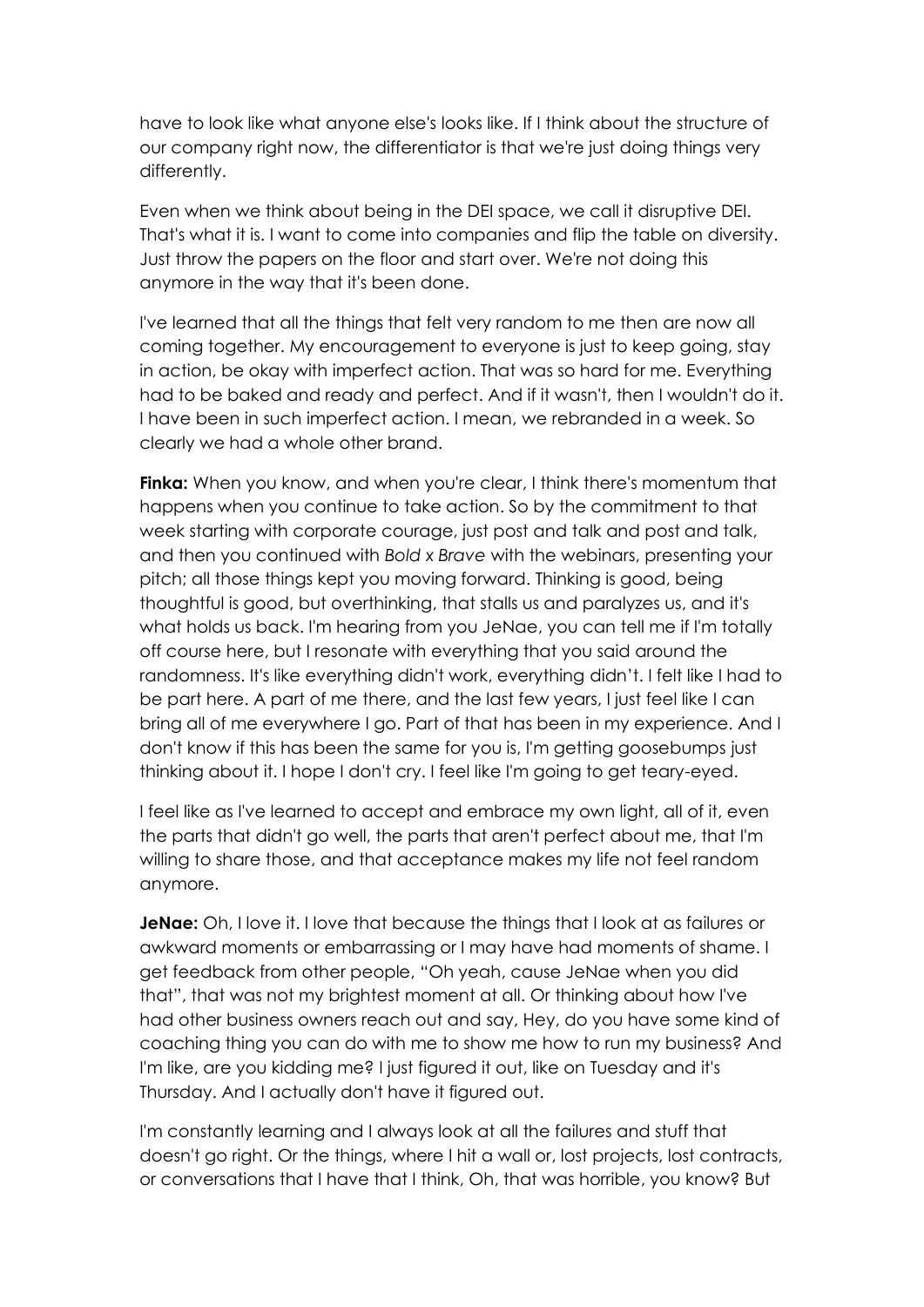I've learned to embrace it, I think it's so interesting how, a lot of times we're so judgmental about ourselves. And what we look at as being awful, someone else looks at as a treasure and they get so much value and inspiration from it. I'm still working on it Finka, I think I honestly haven't figured it all out. I still have moments. And when I say I still have moments; this week even with all of the media attention. Oh my gosh. If people really knew how this company is structured in the background or how my website is still not optimized. We're still working on refining the logo.

**Finka:** I hear you. I hear you. And they don't want that stuff. They want you, and that's the thing I think we get so bogged down with. We're never going to have our stuff together. It's never going to be, you know, those things that make a team run well and be engaged. Those are always a work in progress. And we have got to be okay with--are you willing to take me as I am, as of today, in this moment? I think it starts from us being okay with that first, and when we're okay with that, it makes it easier for everyone else to see that light in us.

I know this acceptance in this moment that I feel about myself in this light I have, you know, probably call me tomorrow afternoon and it'll be different. It's so temporal, that's just life's experience. Enjoy it for the moment and know it's true, it exists. And then everything else is life moving away from our light and ourselves and we are either moving away from it or towards it. We know it's true because we know that moment that we had, we've had it and we know that feeling.

**JeNae:** Within that same vein, one of the things that I've been saying when I'm engaging with companies, particularly around having this very hard conversation about race and racism and privilege and all the other words that people don't want to say at work, and helping them through that and partnering with leaders to lead their teams through it. I always start out by saying that we have to give ourselves permission to fail. I even, as a black woman leading a conversation about race, having whatever credentials and background and professionally, but also my own life experiences, I will still get it wrong.

What I hear a lot, particularly from colleagues who are white, is that I don't know what to say, and I'm not going to say anything because I don't want to get it wrong. Well, guess what? You're probably going to get it wrong and that's okay. You have got to be okay with that. What I also encourage people to do is to really check your heart because our head and our mouth will get it wrong. What's important is, does your heart get it right? That's a conversation you have to have with yourself before you engage in any difficult conversations. Because we're human. Myself, as quote unquote, being the expert in leading the conversation, I tell people, listen I don't have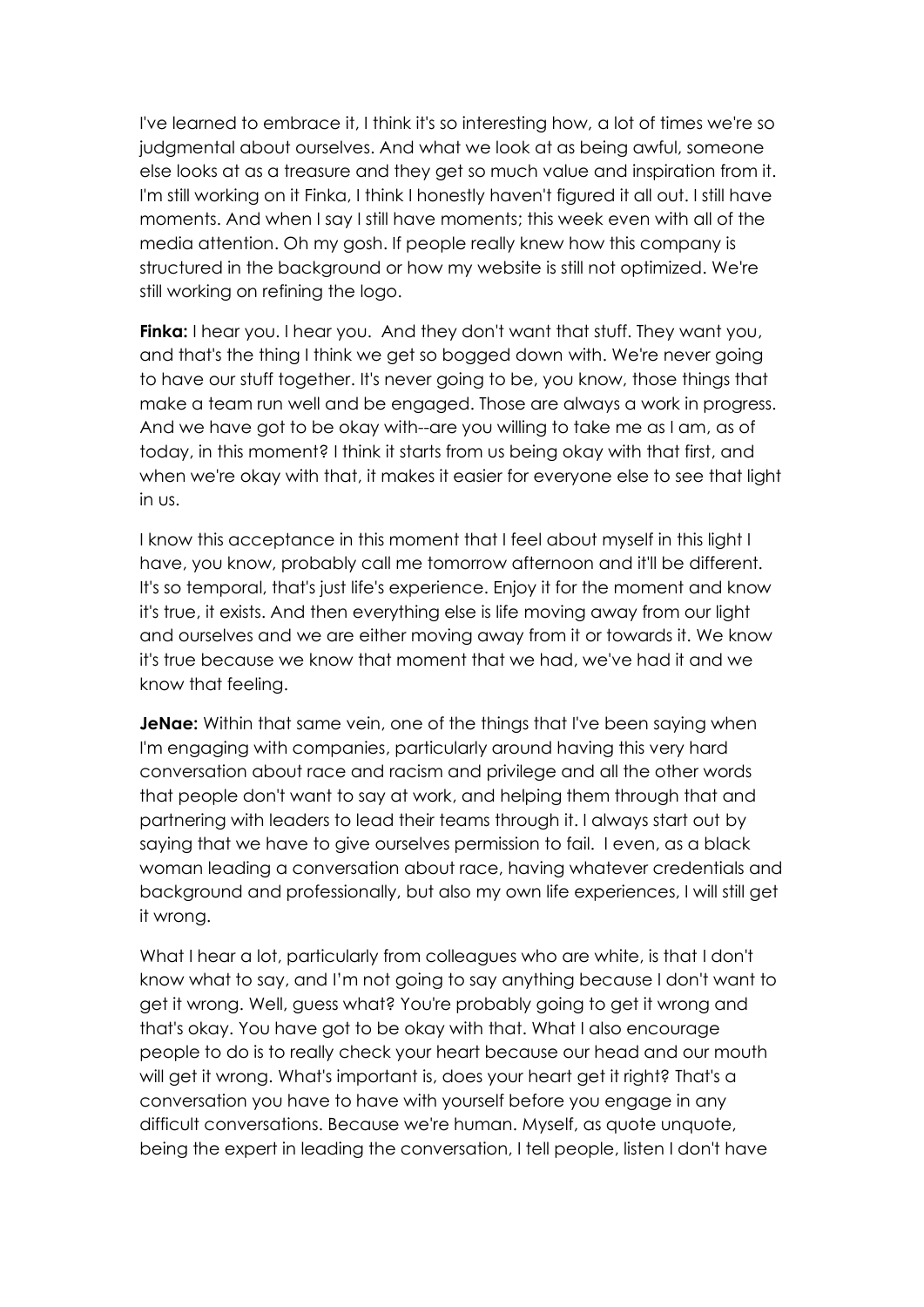all the answers. We do a lot of research. I try to make sure that whatever I'm sharing is data driven and I still don't always get it right.

**Finka:** I think the message in there is when we don't know what to say or how to say it, or we are afraid to speak… Two things. Number one; connect to your heart. That is what makes us all human. And number two is to ask for help. We don't have to go it alone, we don't, we may not have the right words to articulate it in that email or to get on that zoom call and address our team because something difficult needs to be said or something challenging needs to be put forth. True leadership is demonstrated in those moments of vulnerability or where we think where weaknesses are going to show up, it's actually asking for help. It is reaching out and saying, hey JeNae, how do I craft this? How do I lead my team? How do I help my team get the edge on this problem that we've been trying to solve for eons and we've yet to get a leg up on it. JeNae, I am over the moon grateful for you, to have you in my life, to be in your circle and to you being the championing voice. And I know, activism is a strong word at times, but I do see you as a championing voice for bravery, for boldness and for courage for the human heart.

**JeNae:** Thank you, that means so much. And you know, I'm so glad that not only are you observing the story, but you're a part of it. You're a part of the story. I said this on LinkedIn in one of my posts, the reason why I'm able to do what I do is that I have a silent army behind me.

You're a part of that silent army. I'm privileged to be on your show to see all of the great things that you're doing, that the book is coming out. I'm excited about all of it, and I'm honored that when we have these conversations. I'm not just reporting to you on something that you don't know about, that you're not actually a part of. In some ways you were the catalyst for me to even be able to build this habit with speaking up and talking about courage and then the catalyst again, to create *Bold X Brave*. But it was because you gave me a space to just say, I'm not okay. I don't know what happens next. I think I'm open to all of the intriguing possibilities, but I'm so grateful that you were a part of the start of all of it.

**Finka:** I look forward to walking alongside your story with you as you continue to tell it, as it continues to unfold for you. And I can't wait to see where it leads you next. Before we close, There's three things I'd love to close with. One, I love to ask our guests, this is all about selling from love and how do we show up in that posture where we're connected with authenticity and integrity and courage, which you're an expert on. I'd love to know if there is an organization or a company, because we need more models like that, who does it well out there? Does any company, individual, maybe even an experience that you've recently had that for you, that sells from love that maybe gave you experience of what it's like to buy from love. And who would that be?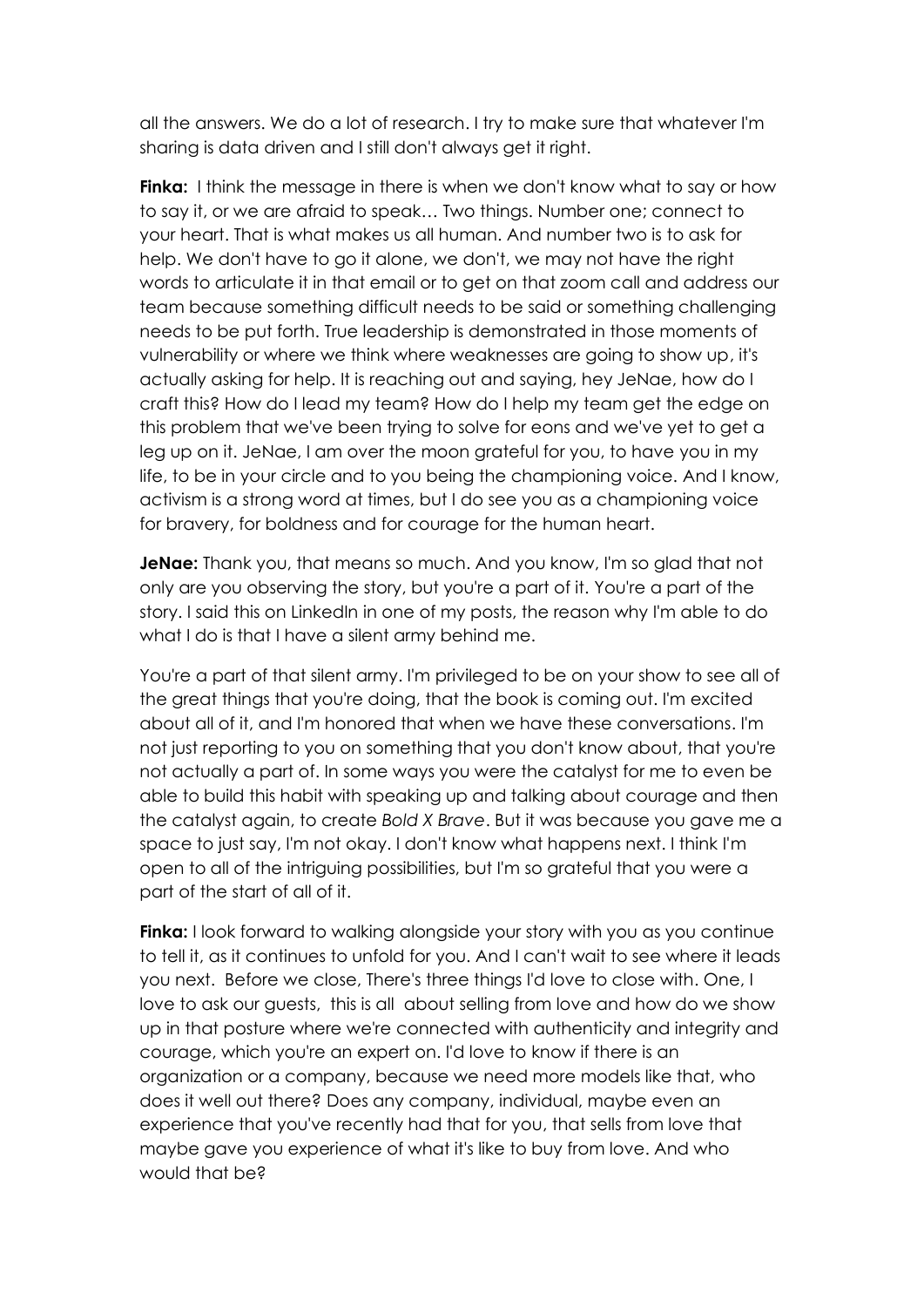**JeNae:** This is a local company called Accountants One on One, based in the Houston Texas area. I just recently had a conversation with their owner, and this was really about me being an imperfect action and realizing that I have got to get some stuff together on the accounting side too, because it's so not my thing. I knew that I needed help. And in the probably 40 minutes that I talked with her, she really listened. She didn't make it about herself at all. It wasn't, well, let me tell you all the things that we can do for you. No, she really asked me questions, and then based on my responses, she would provide suggestions, and what have you thought about this? Or you could do that. She gave me resources and I jotted down ideas, things like funding for the business. This was outside of the scope of what I actually engaged her with. What was so impressive is that she said, I'll send you a proposal and then we'll review it. And if it looks good, we'll get started. Even if you decide not to go with me, I really want you to stay in touch and make sure that you reach out if you have any questions about anything, because I really do care about the success of your business. There was something that was so genuine about what she said, and the way that she said it, that it wasn't like a sales script.

It was clear that she really does care. It was evident in the conversation, evident in the way that she easily provided solutions, the way she structures her packages, it's about the best way to serve you as an individual client.

**Finka:** I think that's a great example when it comes to selling from love and someone who's demonstrating it. It's not about them. It's about you, the client. And you might end up being her client, but it doesn't matter. What matters is that she's done her best to give you value, give you resources, listen to your needs, and understand what you're looking for.

And I think that when we're selling from love, put your best foot out there and if they choose you great, if they don't great. What we are attached to is giving and making sure that we serve them the best that we can with what we've got.

**JeNae:** What I love about the concept of selling from love too, is that it's really about abundance, right? When you sell from love, it's not from a place of scarcity. So even when I was talking to accountants one-on-one, she said, I probably should kick myself for all the times that I've given away all this free advice and free information, because I could just sit on the phone for hours and just talk to you about your business. But you know, I really do want to see your business be successful. I experienced that And I experienced this with her. Because what she provided in a 40 minute phone call, she could have easily charged me for, and she didn't.

When you have an abundance mindset, you're not thinking about, I could add value in this way,mI'm going to need an invoice for that. It doesn't mean